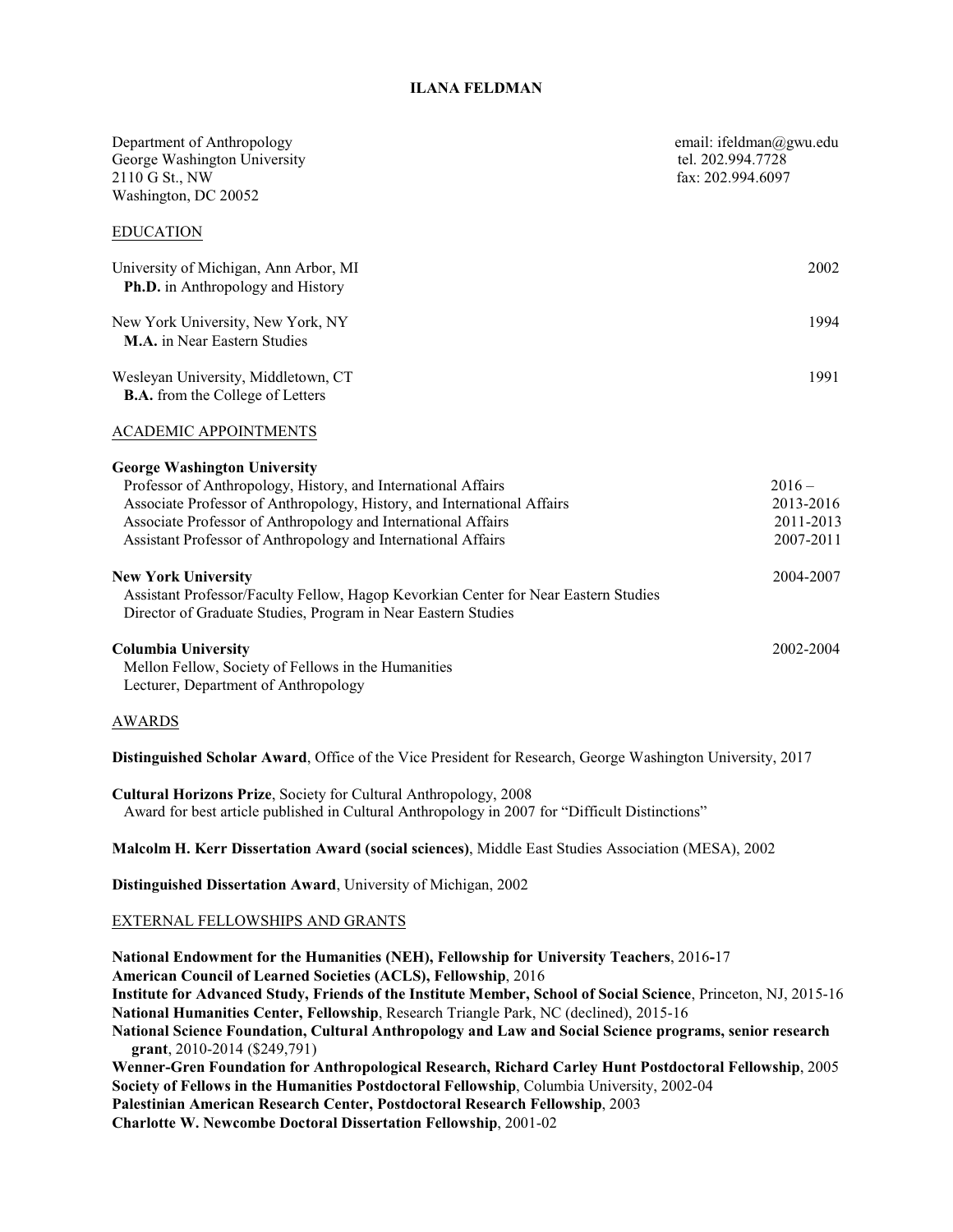#### EXTERNAL FELLOWSHIPS AND GRANTS, CONTINUED:

**American Association of University Women Educational Foundation American Dissertation Fellowship** (declined), 2001-02

**Social Science Research Council Near and Middle East Program Dissertation Research Fellowship**, 1999 **Wenner-Gren Foundation for Anthropological Research, Predoctoral Fellowship**, 1999

**Council of American Overseas Research Centers, Multi-Country Research Fellowship**, 1998

**Social Science Research Council Near and Middle East Program Predissertation Research and Training Fellowship**, 1998

**Center for Arabic Studies Abroad (CASA) Fellowship**, Cairo, Egypt, 1995-96

## SELECTED UNIVERSITY FELLOWSHIPS AND GRANTS

**University Facilitating Fund, Faculty Research Grant**, George Washington University, 2008-09 **George Washington Institute of Public Policy, Policy Research Scholar,** GWU, 2008-09 **New York University Humanities Council, Faculty Grant-in-Aid**, 2005 **Rackham One-Term Dissertation Fellowship**, University of Michigan, 2002 **Rackham Predoctoral Fellowship**, University of Michigan, 2000-01 **Rackham Dean's Candidacy Fellowship**, University of Michigan, 1998 **International Institute Predissertation Research Award**, Michigan, 1995 **Regents Fellowship**, University of Michigan , 1994-1997 **Foreign Language Area Studies (FLAS) Fellowship** (declined), 1994-95 **Henry Mitchell MacCracken Fellowship**, NYU, 1992-94

#### PUBLICATIONS

#### **Books:**

*Life Lived in Relief: Humanitarian Predicaments and Palestinian Refugee Politics* Berkeley: University of California Press, 2018

Reviews: *Middle East Monitor/MEMO*

*Police Encounters: Security and Surveillance in Gaza under Egyptian Rule* Stanford: Stanford University Press; Stanford Series in Middle Eastern and Islamic Societies and Cultures, 2015

 Reviews: *American Ethnologist; Anthropological Quarterly; Jordan Times*; *Comparative Studies in Society and History*; *International Criminal Justice Review*; *Policing and Society: An International Journal of Research and Policy*; *Theoretical Criminology*; *Journal of Palestine Studies*; *International Journal of Middle East Studies*; *Social Anthropology*; *Review of Middle East Studies*

*In the Name of Humanity: The Government of Threat and Care*, co-edited with Miriam Ticktin Durham: Duke University Press, 2010.

Reviews: *Political Theory; The Australian Journal of Anthropology*

*Governing Gaza: Bureaucracy, Authority, and the Work of Rule (1917-1967)* Durham: Duke University Press, 2008.

 Reviews: *Times Higher Education Supplement*; *Anthropological Quarterly*; *Middle East Journal*; *Contemporary Sociology*; *Middle East Studies Bulletin*; *Choice: Current Reviews for Academic Libraries*; *American Historical Review*; *H-Net Reviews*; *Journal of Palestine Studies; International Journal of Middle East Studies*; *The Australian Journal of Anthropology*; *American Ethnologist*;  *American Journal of Sociology*; *Jordan Times*; *PoLAR: Political and Legal Anthropology Review*;  *American Anthropologist*; *International Journal of Migration and Integration*; *Journal of Islamic Studies; Journal of World History*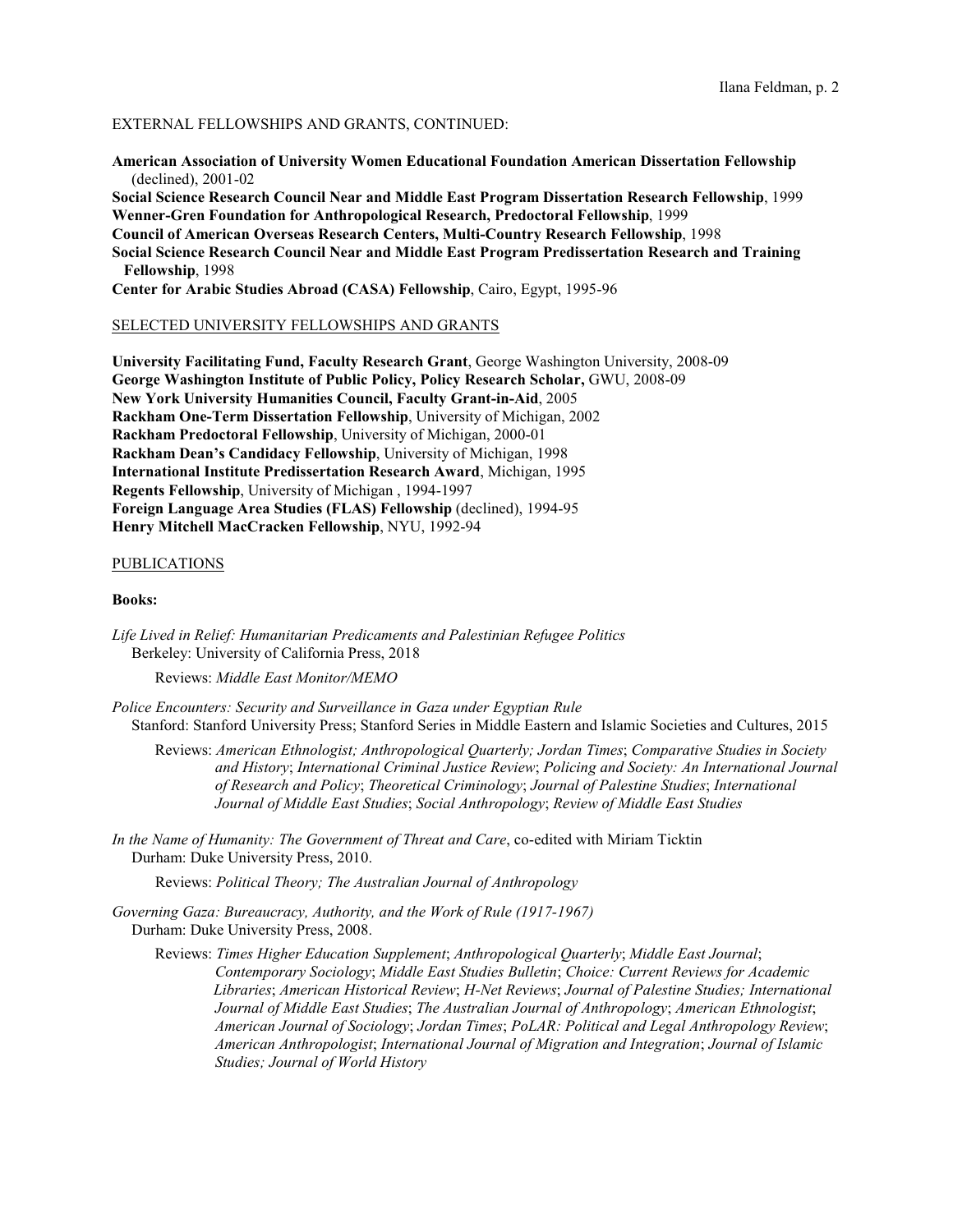## **Peer-Reviewed Journal Articles:**

- "Elimination Politics: Punishment and Imprisonment in Palestine" Forthcoming in *Public Culture*
- "Care and Suspicion: Corruption as Definition in Humanitarian Relations" *Current Anthropology* 59, S18 (2018): S160-S170
- "Humanitarian Care and the Ends of Life: The Politics of Aging and Dying in a Palestinian Refugee Camp" *Cultural Anthropology* 32, 1 (2017): 41-66
- "Reaction, Experimentation, and Refusal: Palestinian Refugees Confront the Future" *History and Anthropology* 27, 4 (2016): 411-29; special issue: "Hope over time: Crisis, Immobility, and Future-Making"
- "What is a Camp? Legitimate Refugee Lives in Spaces of Long-term Displacement" *Geoforum* 66 (2015): 244-252; special issue: "Legitimacy in Anomalous Spaces"
- "Looking for Humanitarian Purpose: Endurance and the value of lives in a Palestinian refugee camp" *Public Culture* 27, 3 (2015): 427-447
- "The Challenge of Categories: UNRWA and the Definition of a 'Palestine Refugee' *Journal of Refugee Studies* 25, 3 (2012): 387-406; special issue: "The Refugee in the Postwar World, 1945-1960"
- "The Humanitarian Condition: Palestinian Refugees and the Politics of Living" *Humanity: An International Journal of Human Rights, Humanitarianism & Development* 3, 2 (2012): 155-172
- "Ad Hoc Humanity: Peacekeeping and the Limits of International Community in Gaza" *American Anthropologist* 112, 3 (2010): 416-29
- "Gaza's Humanitarianism Problem" *Journal of Palestine Studies* 38, 3 (2009): 22-37
- "Refusing Invisibility: Documentation and Memorialization in Palestinian Refugee Claims" *Journal of Refugee Studies* 21, 4 (2008): 498-516; special issue: "Invisible Displacements"
	- Reprinted in Portuguese translation in: *Entre o Velho e o Novo Mundo: a diaspora Palestina desde o Oriente Medio a America Latina*. Ed. Leonardo Schiocchet. Chiado Editora, 2015.
- "Waiting for Palestine: Refracted Citizenship and Latent Sovereignty in Gaza" *Citizenship Studies* 12, 5 (2008): 447-63
- "Observing the Everyday: Policing and the Conditions of Possibility in Gaza (1948-67)" *Interventions: International Journal of Postcolonial Studies* 9, 3 (2007): 414-33
	- Reprinted in: *Political Prisons and Policing in the Middle East and North Africa*. Ed. Laleh Khalili and Jillian Schwedler. London: Hurst & Co./Columbia University Press, 2010
- "The Quaker Way: Ethical Labor and Humanitarian Relief" *American Ethnologist* 34, 4 (2007): 689-705
- "Difficult Distinctions: Refugee Law, Humanitarian Practice, and Political Identification in Gaza" *Cultural Anthropology* 22, 1 (2007): 129-69

Reprinted in: *The Anthropology of Citizenship: A Reader*. Ed. Sian Lazar. Wiley-Blackwell, 2014.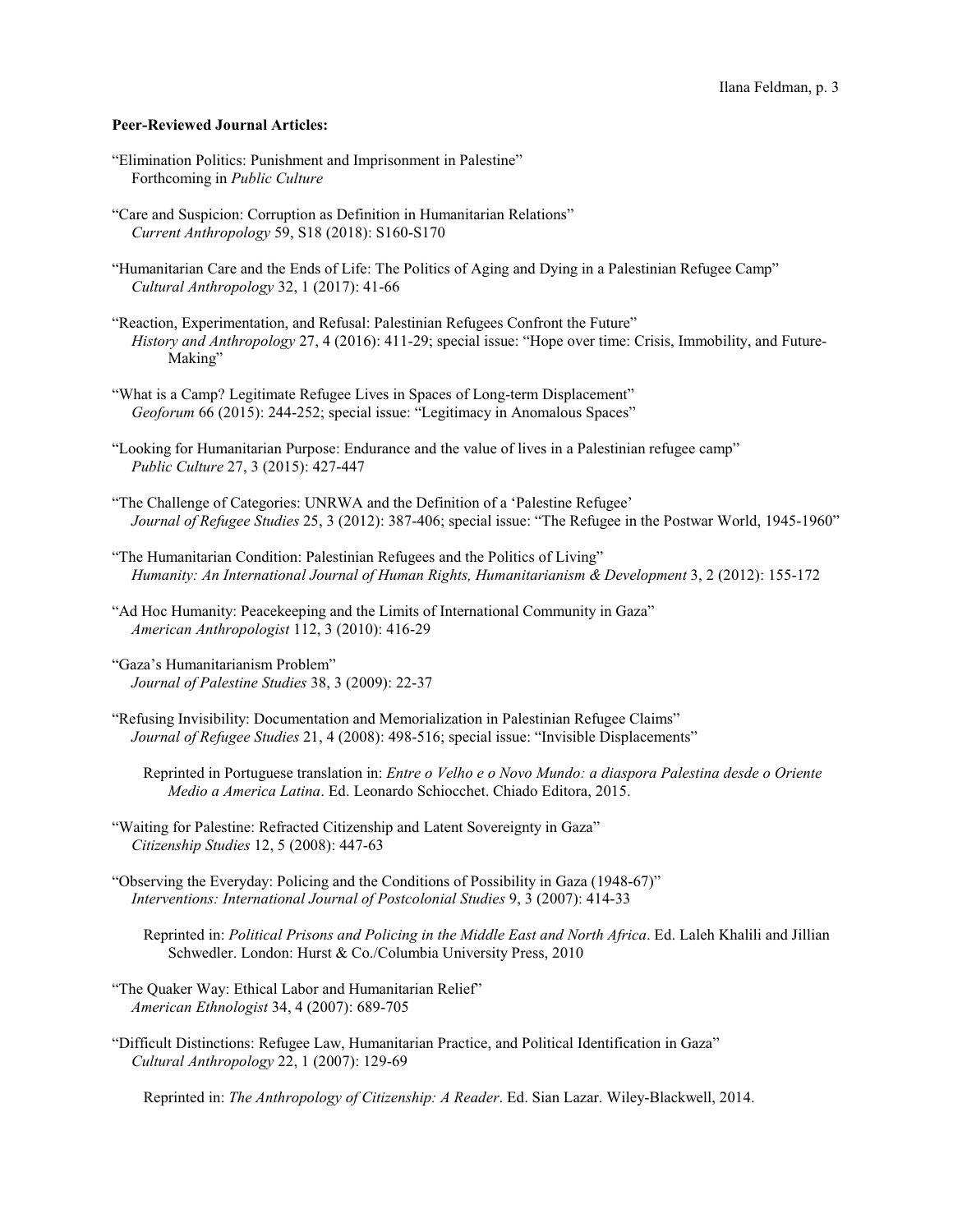## *Peer-reviewed journal articles, continued***:**

- "Home as a Refrain: Remembering and Living Displacement in Gaza" *History and Memory* 18, 2 (2006): 10-47; special issue: "Home and Beyond"
- "Government Without Expertise?: Competence, Capacity, and Civil Service Practice in Gaza (1917-1967)" *International Journal of Middle East Studies* 37, 4 (2005): 485-507
- "Everyday Government in Extraordinary Times: Persistence and Authority in Gaza's Civil Service (1917-1967)" *Comparative Studies in Society and History* 47, 4 (2005): 863-91

#### **Peer-Reviewed Book Chapters:**

- "Reckoning with Time: Vexed Temporalities in Human Rights and Humanitarianism" *Human Rights and Humanitarianism*, ed. Michael Barnett, under review
- "Ruination and Rebuilding: The Precarious Place of a Border Town in Gaza" *Deepening Divides: How Physical Borders and Social Boundaries Delineate Our World*, ed. Didier Fassin. Pluto Press, forthcoming 2019.
- "Humanitarianism and Revolution: Samed, the Palestine Red Crescent Society, and the Work of Liberation" *Humanitarianism & Media, 1900 to the Present*, ed. Johannes Paulmann. Forthcoming Berghahn Books, 2018.
- "Humanitarian Refusals: Palestinian Refugees and Ethnographic Perspectives on Paternalism" *Paternalism Beyond Borders*, ed. Michael Barnett, 291-314. Cambridge: Cambridge University Press, 2016.
- "The Humanitarian Circuit: Relief Work, Development Assistance, and CARE in Gaza, 1955-1967" *Forces of Compassion: Ethics and Politics of Global Humanitarianism*, ed. Peter Redfield and Erica Bornstein, 203-26, SAR Press, 2011.
- "Working in the In-Between: Archives, Ethnography, and Research in Gaza" *Anthrohistory: Unsettling Knowledge, Questioning Discipline*, ed. Edward Murphy et al., 97-109 Ann Arbor: University of Michigan Press, 2011.
- "Government and Humanity"
	- With Miriam Ticktin, in *In the Name of Humanity: The Government of Threat and Care*, ed. Feldman and Ticktin, 1-26. Durham: Duke University Press, 2010.
- "Mercy Trains and Ration Rolls: Between Government and Humanitarianism in Gaza" *Interpreting Welfare and Relief in the Middle East*, ed. Inger Marie Okkenhaug and Nefissa Naguib, 175-194. Leiden: Brill Press, 2008.

#### **Book chapters (non-peer reviewed):**

"Boycott, Divestment, and Sanctions (BDS) and the Global Palestine Solidarity Movement" In preparation for *Global Middle East*, ed. Asef Bayat and Linda Herrera. Berkeley: Univ of California Press.

#### "Gaza: Isolation"

- In *Gaza as Metaphor*, ed. Helga Tawil-Souri and Dina Matar. Oxford: Oxford University Press, 2016.
- "Anthropology and Humanitarianism in the Middle East" In *Anthropology of the Middle East*, ed. Soraya Altorki, 262-281.Oxford: Wiley-Blackwell, 2015.
- "Palestinian Refugee Experiences in a Changing Humanitarian Order" *Palestinian Refugees: Different Generations, but One Identity*. Forced Migration and Refugee Unit, Birzeit University, 2012.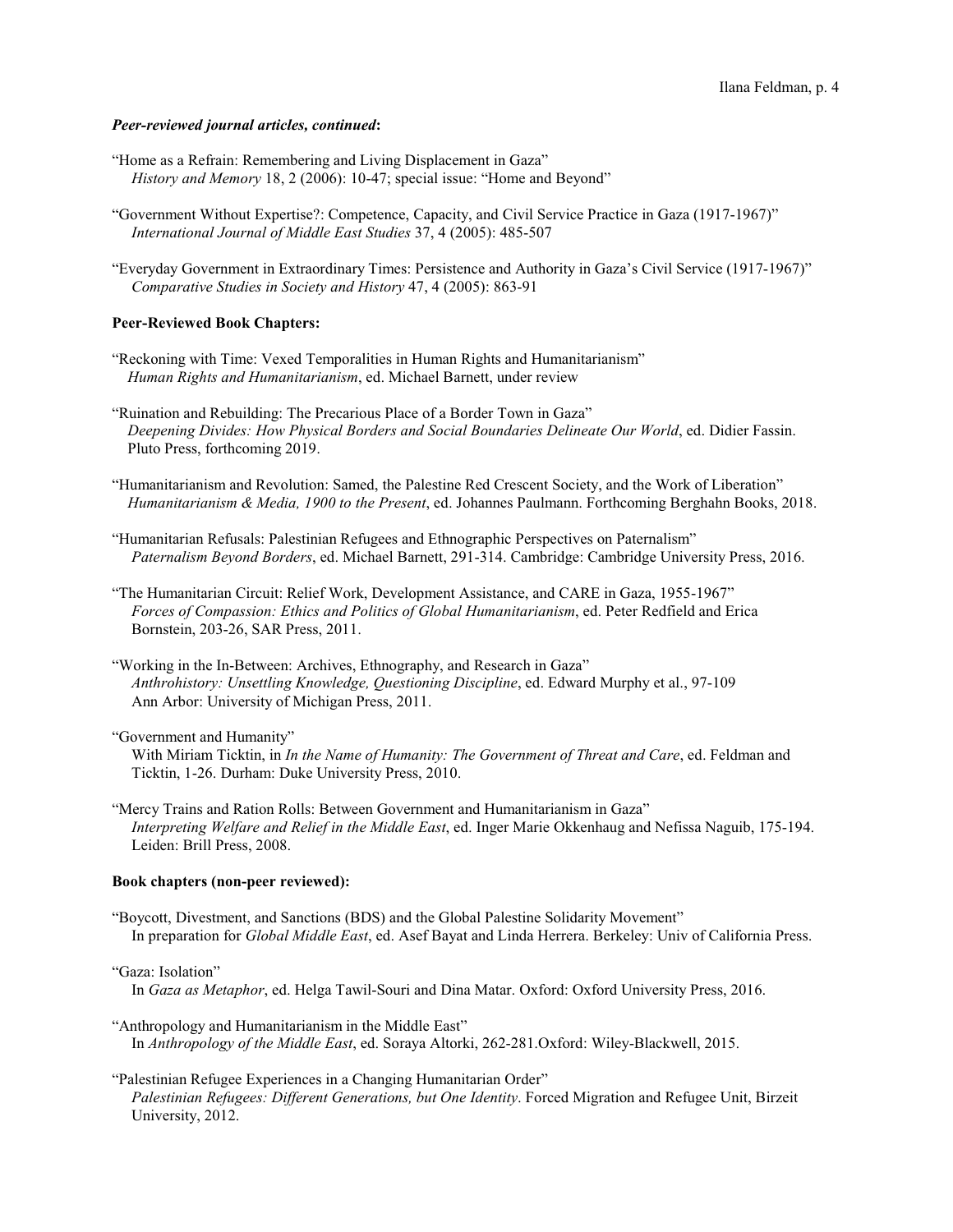## **Essays and Commentary:**

- "Staying With the Ambiguity: Anthropological Encounters With Security and Surveillance" Afterword to special issue in *Comparative Studies of South Asia, Africa and the Middle East*, forthcoming
- "Reframing Palestine: BDS Against Fragmentation and Exceptionalism" *Radical History Review* 134 (2019): 193-202.
- "Trump's Full Spectrum Assault on Palestinian Politics" *Middle East Report Online*, 3 November 2018
- "On the Poverty of Our Humanitarian Imagination" *Middle East Report* 286, June 2018
- "The Dheisheh Style" *E-flux Architecture*, 10 July 2017
- "Fifty Years of Disavowal" *Middle East Report Online*, 6 June 2017
- "Roundtable on Public Anthropology" *HAU: Journal of Ethnographic Theory* 7, 1 (2017).
- "Punctuated Humanitarianism: Palestinian Life Between the Catastrophic and the Cruddy" *International Journal of Middle East Studies*, roundtable on humanitarianism, 48, 2 (2016): 372-6
- "Palestinian refugees and the humanitarian experience" *The Institute Letter*, Institute for Advanced Study, Spring 2016.
- "Life Lived in Relief: Palestinian Refugees and the Humanitarian Experience" Occasional Paper No. 55, School of Social Science, Institute for Advanced Study, January 2016
- "New Texts Out Now: on *Police Encounters: Security and Surveillance in Gaza under Egyptian Rule*" *Jadaliyya*, 17 December 2015
- "Gaza as an Open-Air Prison" *Middle East Report* 275 Summer 2015
- "Academic and Cultural Boycott of Israeli Institutions" With Lisa Rofel. *Anthropology News*, November/December 2014; reprinted in *Jadaliyya*
- "Isolating Gaza" Stanford University Press Blog, 28 July 2014; reprinted in *Jadaliyya*
- "New Texts Out Now: on 'The Challenge of Categories: UNRWA and the Definition of a 'Palestine Refugee'' *Jadaliyya*, 6 March 2013
- "Palestinian Refugee Experience in a Changing Humanitarian Order" Birzeit University Working Paper 2011/58, 2012
- "Being a Refugee: Humanitarianism and the Palestinian Experience," *AnthroNotes*, Museum of Natural History Publication for Educators, 2010
- *Academic Freedom and Professional Responsibility After 9/11: A Handbook for Scholars and Teachers* Co-authored with other members of the Task Force on Middle East Anthropology, 2006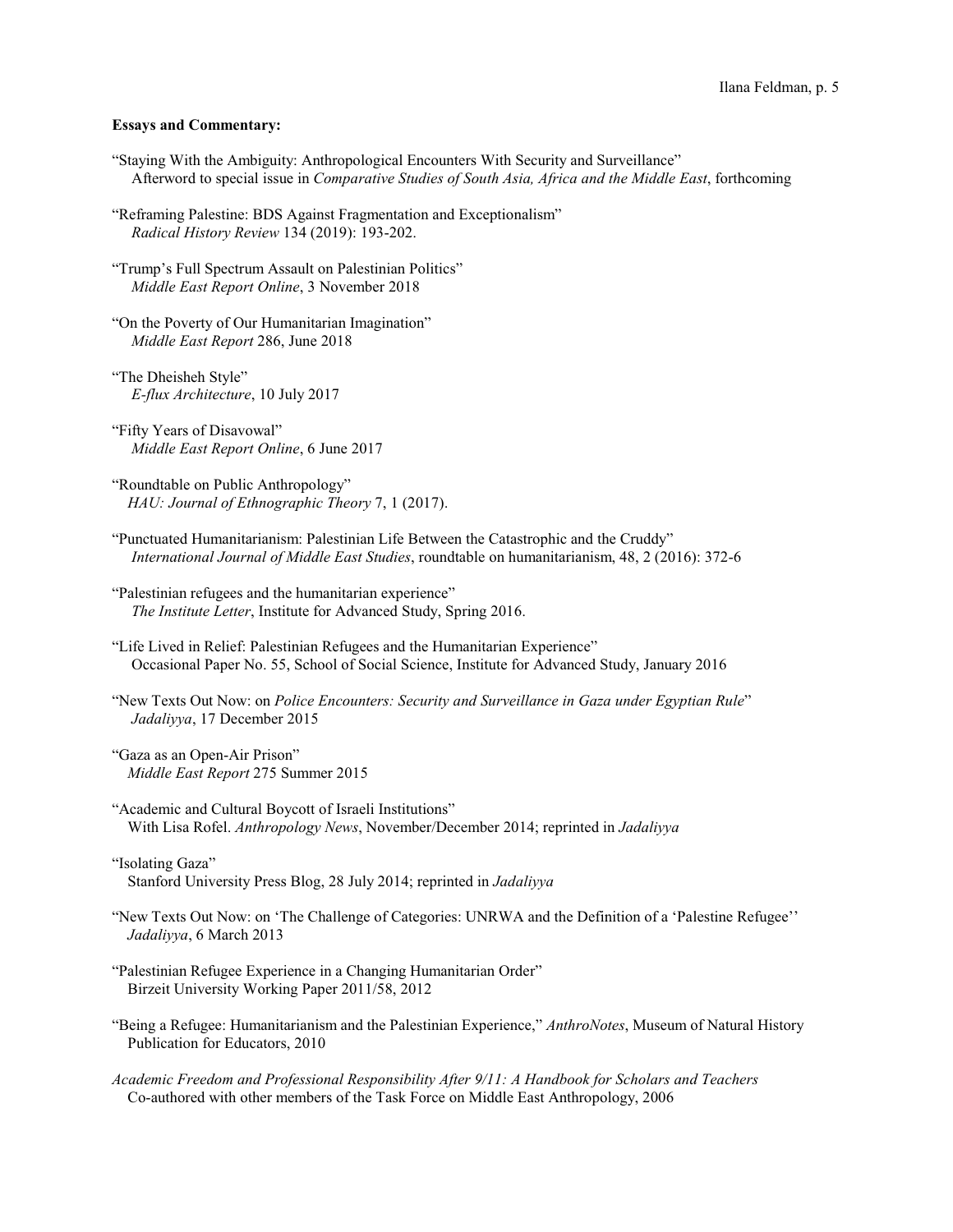# **Book Reviews:**

Featured Review: Gary Fields. *Enclosure: Palestinian Landscapes in a Historical Mirror*; Gershon Shafir. *A Half Century of Occupation: Israel, Palestine, and the World's Most Intractable Conflict*; Salim Tamari. *The Great War and the Remaking of Palestine*; Ilan Pappe. *The Biggest Prison on Earth: A History of the Occupied Territories*; Norman G. Finkelstein. *Gaza: An Inquest into Its Martyrdom*; Michael Sfard. *The Wall and the Gate: Israel, Palestine, and the Legal Battle for Human Rights*

*American Historical Review* 123, 5 (2018): 1606-1610

- "Confronting the uses of anthropology: Comments on David Price's *Cold War Anthropology*" *HAU: Journal of Ethnographic Theory* 6, 2 (2016): 453-456.
- *Red Tape: Bureaucracy, Structural Violence and Poverty in India*, by Akhil Gupta *American Ethnologist* 42, 3 (2015): 535-6.
- *Juridical Humanity: A Colonial History*, by Samera Esmeir *Arab Studies Journal* 21, 1 (2013): 216-20.
- Good Arabs: The Israeli Security Agencies and the Israeli Arabs, 1948-1967, by Hillel Cohen *American Historical Review*, 116, 3 (2011): 908-9*.*
- *The Making of a Human Bomb: An Ethnography of Palestinian Resistance*, by Nasser Abufarha *PoLAR: The Political and Legal Anthropology Review* 33, 2 (2010): 389-91.
- *The Politics of Women's Rights in Iran*, by Arzoo Osanloo *American Anthropologist*, 112, 1 (2010): 163.
- *Confronting the Occupation: Work, Education, and Political Activism of Palestinian Families in a Refugee Camp*, by Maya Rosenfeld *Interventions: International Journal of Postcolonial Studies* 8, 1 (2006):151-4*.*
- *The Israeli-Palestinian Peace Process: Oslo and the Lessons of Failure Perspectives, Predicaments and Prospects* edited by Robert L. Rothstein, Moshe Ma'oz, and Khalil Shikaki *Journal of Palestine Studies* 34, 3 (2005): 95-6*.*
- *Rule of Experts: Egypt, Techno-Politics, Modernity*, by Timothy Mitchell *Comparative Studies in Society and History* 46, 4 (2004): 855-6.

#### SELECTED PAPERS AND PRESENTATIONS (past 10 years)

- "Untimely Optimism?: Recognition, Redress, and the Limits of the International in Palestinian Experience" *Crisis of Democracy*, Society of Fellows, Columbia University, 17 May 2019
- "Humanitarian Predicaments: Protracted Displacement and Palestinian Refugee Politics" Presented at the following: Invited talk: Queen Mary, University of London, 15 May 2019 Invited talk: University of Cambridge, 14 May 2019 Invited talk: School of Oriental and African Studies (SOAS), 8 May 2019 Invited talk: University of Sussex, 7 May 2019 Invited talk: University of California-Los Angeles, 11 April 2019 Invited talk: Scripps College, 10 April 2019 Keynote talk: Ohio University, Contemporary History Institute conference, 22 March 2019 Invited talk: Center for Contemporary Arab Studies , Georgetown University, 21 March 2019 Invited talk: Swarthmore College, 6 February 2019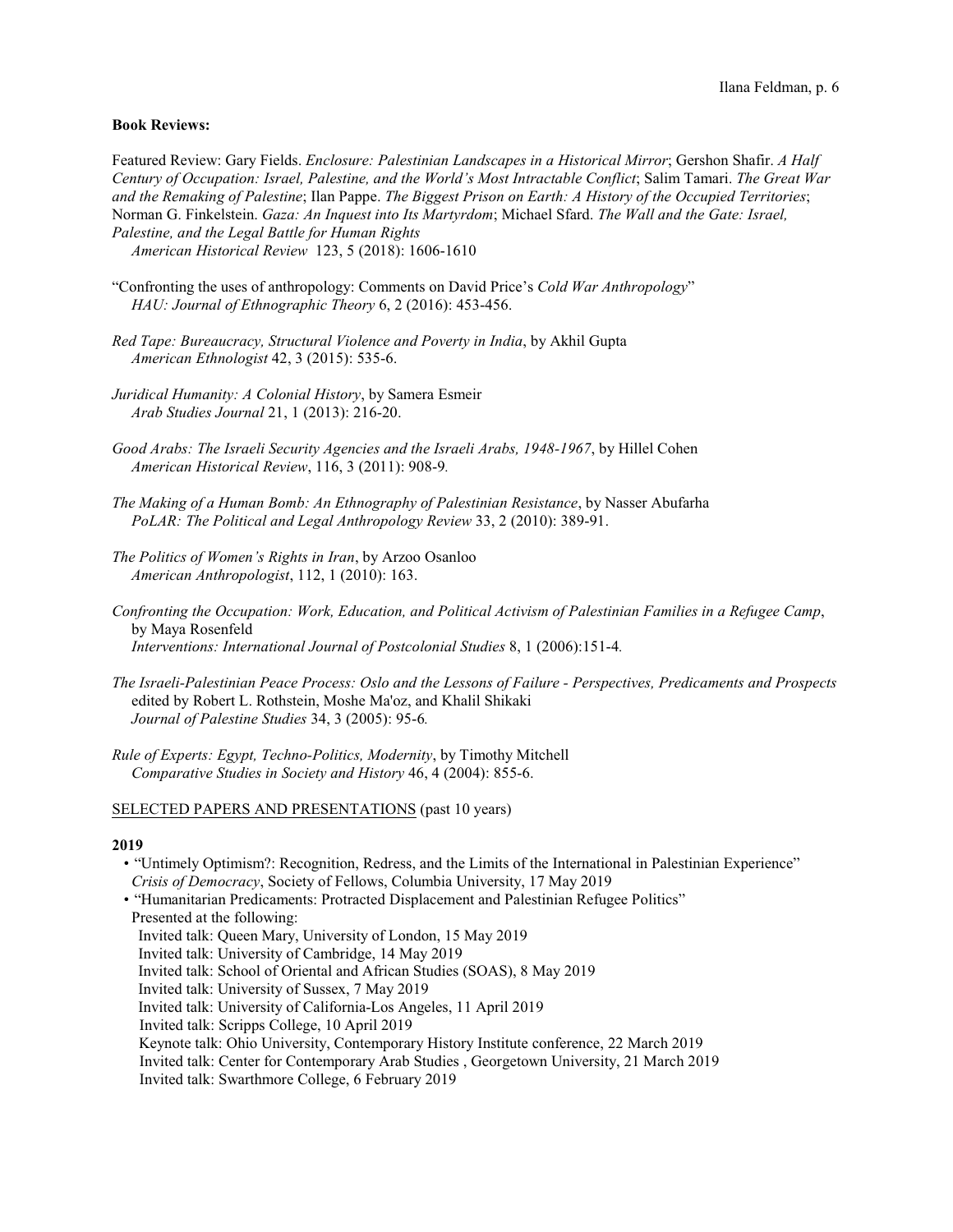# **2018**

- "Imprisoned Life: Confinement, Elimination, and Political Subjects in Palestine" Invited paper: Public Culture workshop, Columbia University, 26 October 2018
- "Humanitarian Predicaments: Protracted Displacement and Palestinian Refugee Politics" Presented at the following: Invited talk: Kevorkian Center for Near Eastern Studies, NYU 25 October 2018 Invited talk: George Mason University, 17 October 2018
- "The Promise and Peril of the International: A Palestinian Conundrum" Invited paper: *Optimism at the End of the World* workshop. Tisvildeleje, Denmark, upcoming 22 August 2018
- "Humanitarianism and the Predicaments of Refugee Politics" Invited talk: Center for Middle East Studies, Yale University, 5 April 2018
- "Occupation and the Limits of the International: Confronting Israeli Practice in the West Bank and Gaza" Invited paper: *Redress and the Ethics of the International: Legalities, Histories, Geographies* workshop, Australian National University, Canberra, AU, 22 March 2018
- "Refugee Style: On Inhabiting the Camp" Invited presentation: *Permanent Temporariness*, NYU-Abu Dhabi, 25 February 2018
- "BDS and the Global Palestine Solidarity Movement" Invited paper: *Global Middle East workshop*, University of Illinois Urbana-Champaign, 26 January 2018
- "Time and the Other Intervention: The Vexed Temporalities of Human Rights and Humanitarianism" Invited paper: *Human Rights and Humanitarianism* workshop, GW, 20 January 2018

# **2017**

- "Compulsory Movement as Occupation Strategy: From "thinning out" refugee camps to "mowing the lawn" in Gaza," *American Anthropological Association Annual Meeting*, 30 November 2017
- "The Refugee as a Political Figure for our Time" Invited talk: New York Academy of Sciences, Anthropology Section, upcoming 25 September 2017
- "Ruination and Repair: The precarious place of a border town in Gaza" Invited paper: *Borders and Boundaries* workshop, Institute for Advanced Study, Princeton, NJ, 18-19 May 2017
- "Livable Lives in a World in Crisis: The Refugee as a Political Figure for our Time" Invited paper: *Ethical Subjects, Now!* Symposium at Rutgers Center for Historical Analysis, Rutgers University, 5 May 2017
- "The Refugee as a Political Figure for our Time" Invited Keynote talk: Conference on "Middle East and North African Migration Studies in a Time of Crisis," North Carolina State University, 21 April 2017

- Roundtable participant: *Anthropological Publics, Public Anthropology American Anthropological Association Annual Meeting*, 18 November 2016
- "The Politics of Living as a Refugee" Invited Paper: Globalization and Social Change Seminar, Graduate Center, CUNY, NY, NY, 8 November 2016
- "Punctuated Humanitarianism: Rhythms of Aid and Abandonment" Kevorkian Center for Near Eastern Studies, New York University, 4 November 2016
- "Isolating Gaza: Enforced Immobility and the Making of an Open-Air Prison" Invited Talk: Center for Middle East and North African Studies, University of Michigan, 31 October 2016
- "'Where is Humanity and What They Call Human Rights?': Palestinian Refugees and the Impossible Boundaries of Humanitarianism," Invited paper: "Human Rights and Humanitarianism: Distinctions with or Without a Difference?" George Washington University, 21 October 2016
- "Corruption and Humanitarian Governance" Invited paper, Wenner-Gren Symposium, "Anthropology of Corruption," Portugal, 15 September 2016
- "Life Lived in Relief: Palestinian Refugees and the Humanitarian Experience"
	- Presented at the following: Invited Talk: McGill University, Montreal, Canada, 7 April 2016 Invited Talk: Anthropology Society in Lebanon, Beirut, Lebanon, 18 March 2016
- "Palestinian Refugees, Category Problems, and Political Life without Political Status" Invited paper: Rutgers Center for Historical Analysis, Rutgers University, 1 March 2016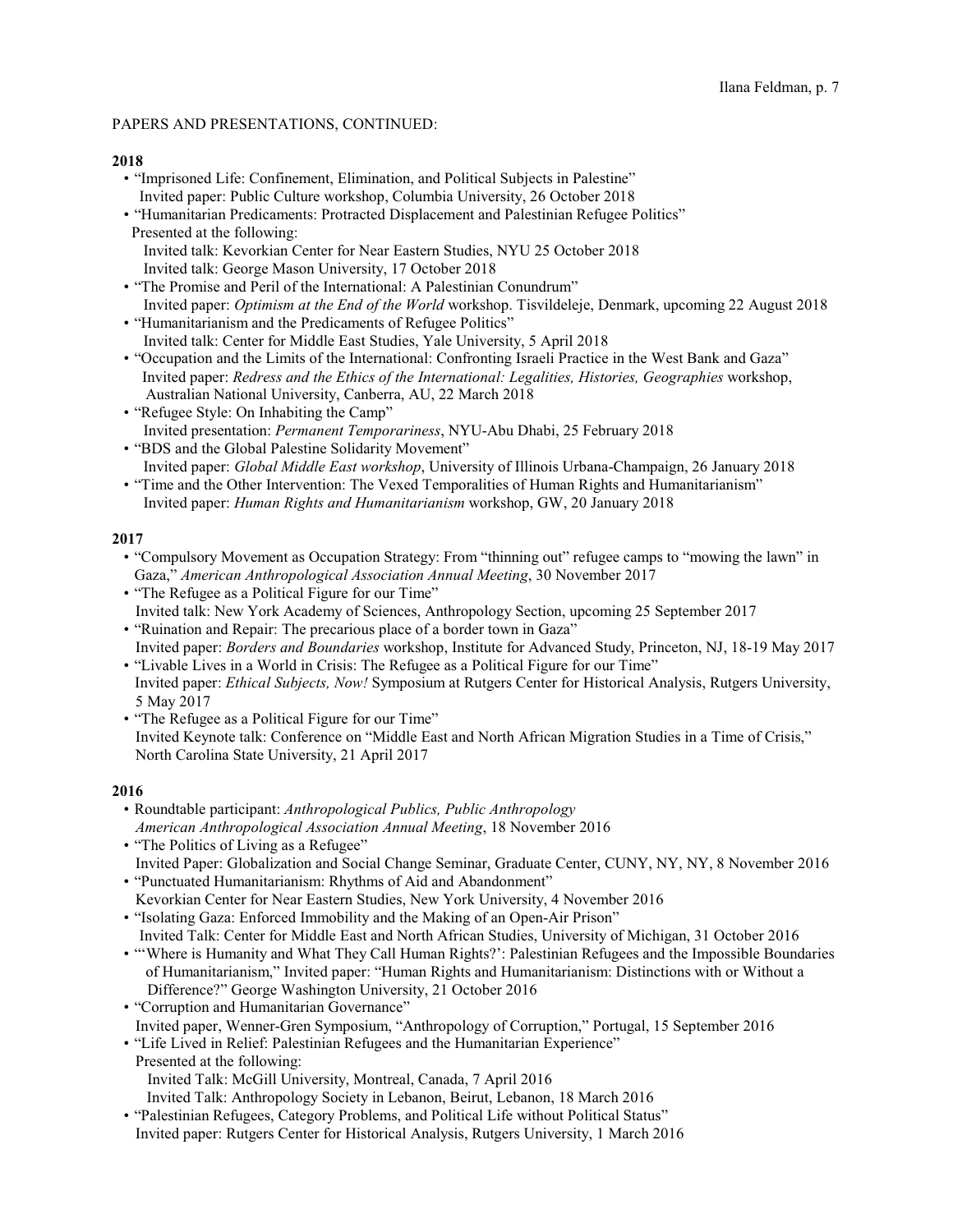## *2016, continued*

- "Security Society in Gaza: Police Encounters under Egyptian Rule" Invited talk: Bard College, Annandale-on-Hudson, NY, 17 February 2016
- "Palestine, Boycott, and International Solidarity" *American Historical Association Annual Meeting*, Atlanta, GA, 9 January 2016

## **2015**

- Invited participant: "Humanitarian Ethics," *Berlin Colloquium on Contemporary History*, Berlin, Germany, 4-5 December 2015
- Roundtable participant: *Making Palestine Knowable/Marking Prevailing Discourses as Strange American Anthropological Association Annual Meeting*, 18 November 2015
- Discussant on panel: *Imminent Danger: Proliferations of Violence, Risk, and Surveillance American Anthropological Association Annual Meeting*, 20 November 2015
- Discussant on panel: *Humanitarianism in the Middle East: War and Care Economies Middle East Studies Association Annual Meeting*, upcoming 22 November 2015
- "Humanitarian Care and the Ends of Life: The Politics of Aging and Dying in a Palestinian Camp" Invited paper: *Dissections: New Directions in Research on the Middle East Studies seminar*, Middle East and Middle Eastern American Center (MEMEAC), CUNY Graduate Center, 13 November 2015
- "Life Lived in Relief: Palestinian Refugees and the Humanitarian Experience" Invited keynote talk: *Palestine Diaspora International Seminar*, Fluminense Federal University, Rio de Janeiro, Brazil, 5 November 2015
- "Reaction, Experimentation, and Refusal: Palestinian refugees confront the future" Invited paper: *Palestine Diaspora International Seminar*, Fluminense Federal University, Rio de Janeiro, Brazil, 6 November 2015
- "Life Lived in Relief: Palestinian Experiences with Humanitarianism" School of Social Science lunch seminar, Institute for Advanced Study, Princeton, NJ 26 October 2015
- "Imagining the Future in a Palestinian Refugee Camp" Invited paper: workshop on "Precarious Futures? Hoping, Moving, and Waiting in Times of Uncertainty," Tisvildeleje, Denmark, 17 September 2015
- "Reflections on Gaza one-year on" Invited presentation: *Palestine Center*, Washington, DC, 29 July 2015
- "Humanitarianism and Revolution: Samed, the Palestine Red Crescent Society, and the work of liberation" Presented at the following:
	- Invited paper: *Humanitarianism and the Media, 1900-2015*, European Studies Centre, St. Antony's College, University of Oxford, 19 June 2015
	- Invited paper: *The Middle East, North Africa, and the World, 1907-2008*, Stanford University, 27 Feb 2015
- "Security Society in Gaza: Police Encounters under Egyptian Rule" Presented at the following: Invited talk: Watson Institute, Brown University, 20 April 2015
	- Invited talk: University of Oklahoma, Middle East Studies talk series, 8 April 2015

- "Punctuated Humanitarianism: Between the Catastrophic and the Cruddy in Gaza" Presented at the following: Invited talk: Comparative Muslim Societies Program, Cornell University, 1 December 2014 Invited talk: Washington University-St. Louis, 13 November 2014 Invited talk: Center for Contemporary Arab Studies, Georgetown University, 27 October 2014
- "Gaza's Histories: From Catastrophe to Precarity and Back Again" Invited presentation, "Abandoned yet Central: Gaza and the Resolution of the Israeli-Palestinian Conflict," *Middle East Studies Association Annual Meeting*, 23 November 2014
- Discussant on panel: *Security for All: The Evolution of the Egyptian Ministry of Interior Middle East Studies Association Annual Meeting*, 24 November 2014
- Reflections on Campus in Camps Invited presentation: *Spatial Ordering of Exile*, New School University, New York, 17 November 2014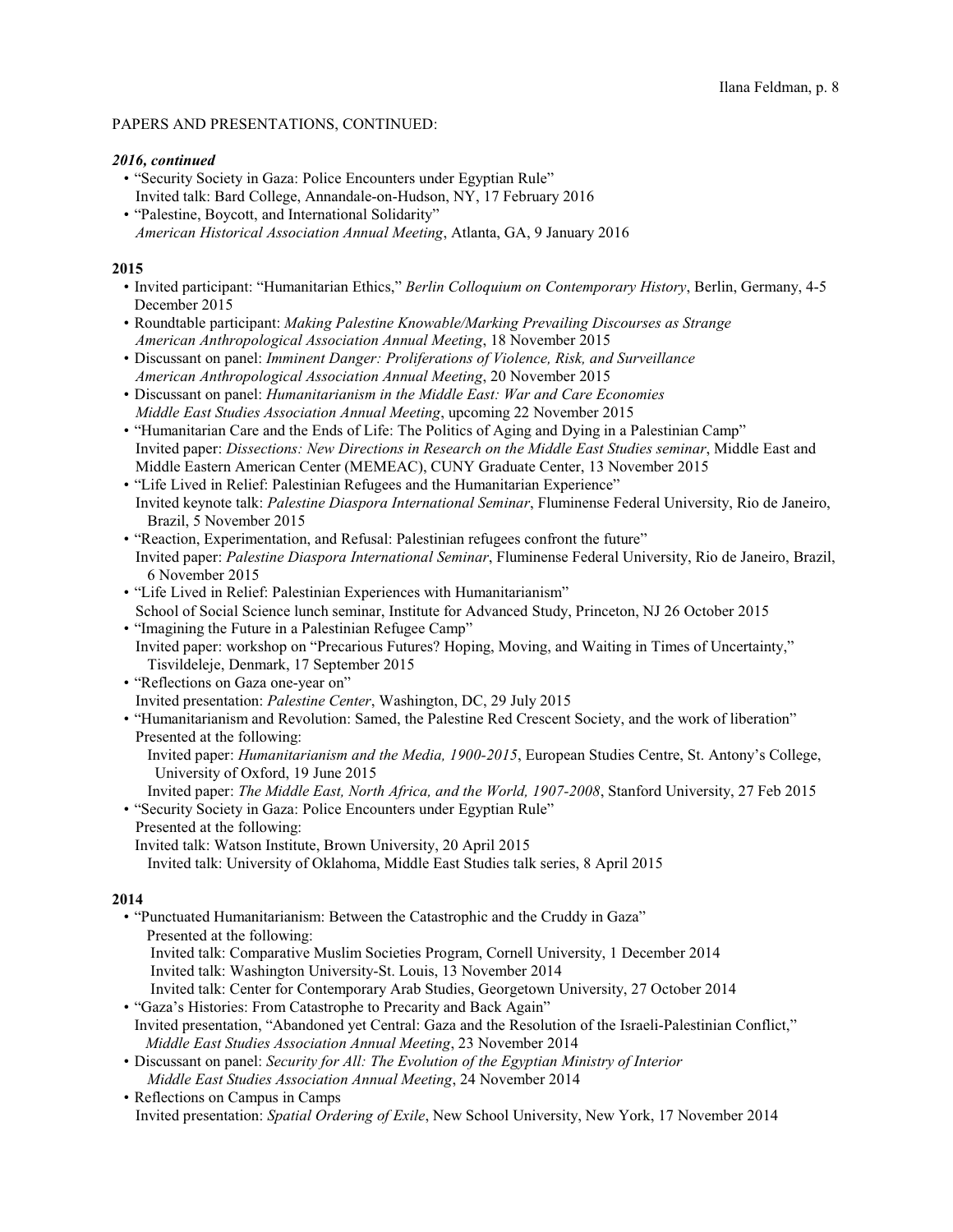## *2014, continued*

- "Security Society in Gaza: Police Encounters under Egyptian Rule" Invited talk: History Department, Washington University-St. Louis, 12 November 2014
- "Gaza's Histories: From Catastrophe to Precarity and Back Again" Invited presentation: *Gaza Teach In*, Johns Hopkins University, Baltimore, MD 24 October 2014
- "Disrupting the Aid Paradigm: Palestinian experiments in Decolonization" Invited paper: Arab Studies Conference, University of California-Davis, 3 May 2014
- "Non-Humanitarian Futures? Palestinian experiments with living otherwise in long-term displacement" Invited paper: *Humanitarianism in Crisis/Crisis of Humanitarianism*, University of Chicago, 26 April 2014
- "What is a Camp?" Invited talk: *Campus in Camps*, Al Feneiq Center, Dheisheh refugee camp, Bethlehem, 27 March 2014
- "The Archive and the Work of the Present" Invited paper: *Globalizing Palestine: Birzeit University's Digital Archive in an International Perspective – Towards a Chaotic Order*, Birzeit University, Birzeit, West Bank, 24 March 2014
- "Looking for humanitarian purpose: Endurance and its limits in a Palestinian refugee camp" Invited talk: International Studies Program, Franklin and Marshall College, 28 January 2014
- "Humanitarian Governance and Palestinian Refugees" *American Historical Association Annual Conference*, 4 January 2014

- "Looking for humanitarian purpose: Endurance and its limits in a Palestinian refugee camp" Invited paper: *Forced Migration and Humanitarianism in Global History*, University of Chicago, Chicago, IL, 16 November 2013
- "Reflections on the camp as a space of the common" *Al Mashaa or the Space of the Common*, Haus der Kulturen der Welt, Berlin, Germany, 1 November 2013
- "Humanitarian refusals: Palestinian refugees and the challenge of paternalism" Invited paper: *International Paternalism: A Reconsideration*, George Washington University, 4 October 2013
- Non-Humanitarian Futures? Palestinian experiments with living otherwise in long-term displacement" Invited talk: Refugee studies program, Aalborg University, Copenhagen, Denmark, 2 September 2013
- " Humanitarianism and the Politics of Life and Death" Invited keynote talk: Peace and Conflict Studies in Anthropology Bi-Annual Conference, Copenhagen,
- Denmark, 28 August 2013 • "Improvement and Humanitarian Aid in Palestinian Refugee Camps," *Campus in Camps in Cologne: Re-activating the common*, Cologne, Germany, 13 July 2013
- "Humanitarian Governance: A worm's-eye view" Invited keynote talk: *Producing Legitimacy: Governance Against the Odds* conference, Cambridge University, Cambridge, England, 22 April 2013
- "What is a Camp? Relations, regulation, and appropriation in spaces of long-term displacement" Invited paper: *New World Orders workshop*, George Washington University, Washington, DC 21 March 2013
- "Humanitarian Life Cycles: Managing aging, illness, and dying in a Palestinian refugee camp" Invited talk: Program on humanitarianism, University of Connecticut, Storrs, CT, 7 February 2013
- "Humanitarian Purposes: Endurance and the chronic in a Palestinian refugee camp" Invited paper: workshop on ethics and politics of humanitarianism, Kenan Institute for Ethics, Duke University, Durham, NC, 25 January 2013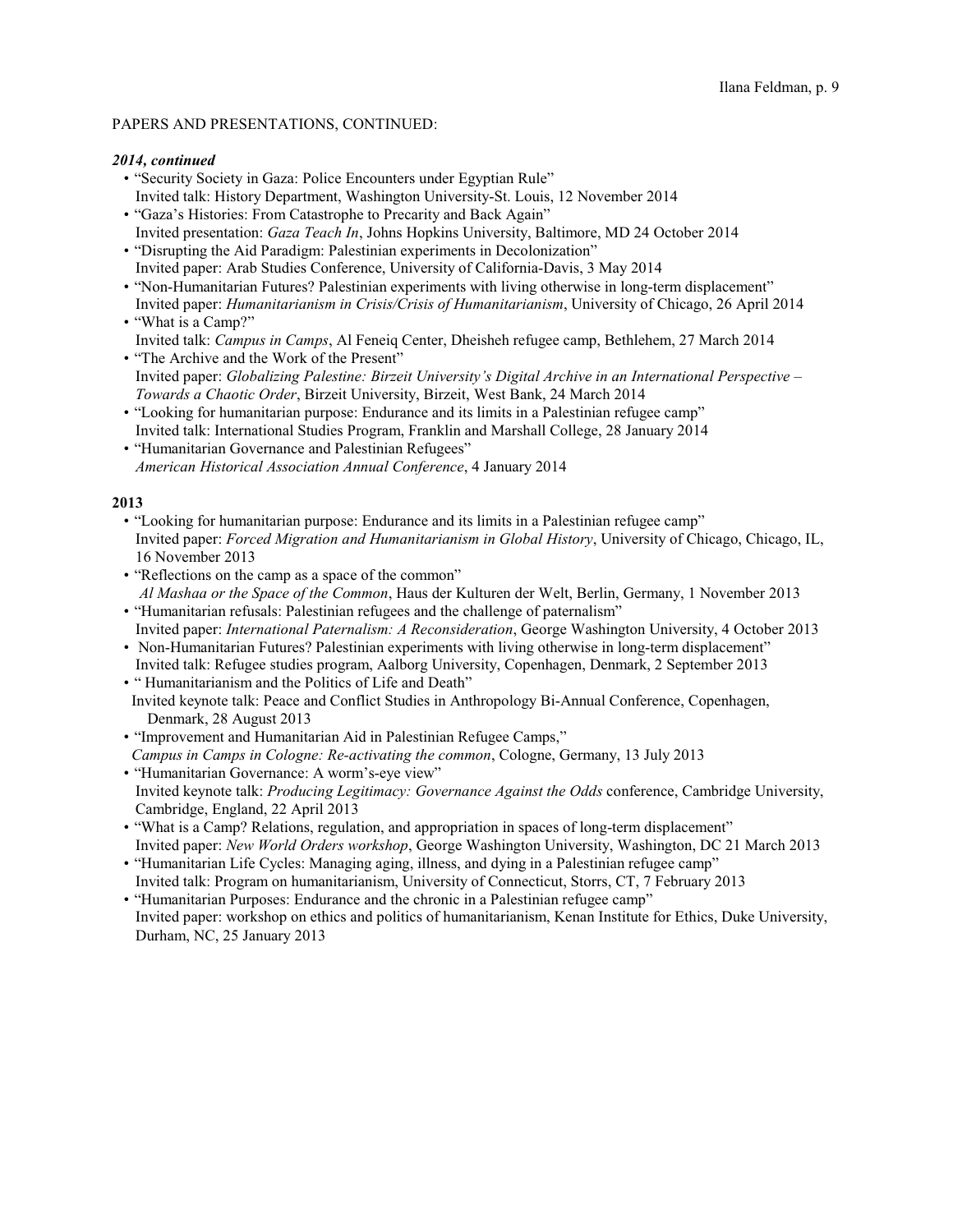# **2012**

- "Humanitarianism and its Victims: Participation, volunteering, and the production of helper-victims" Invited paper: *The New Humanitarianism* workshop, Kuala Lumpur, Malaysia 11 December 2012
- Discussant on panel: *Bureaucracy, Standards, and the Making of Order American Anthropological Association Meetings*, San Francisco, CA, 16 November 2012
- "Political Life and Humanitarian Assistance: Palestinian Refugee Claims and Values" Invited talk: *Campus in Camps*, Al Feneiq Center, Dheisheh refugee camp, Bethlehem, 4 June 2012
- "Living and Dying in the Humanitarian Condition" Invited plenary talk: *Life and Death*, Society for Cultural Anthropology Bi-Annual Meeting, Providence, Rhode Island, 13 May 2012
- "UNRWA's Long-Term Humanitarianism: The Politics of Living in a Palestinian Refugee Camp" Invited talk: Issam Fares Institute, American University of Beirut, Beirut, Lebanon, 20 April 2012
- "What is a Camp? Refugee Services, Humanitarian Spaces, and the Geography of Aid" Invited paper: *Law and Human Rights in Global History* conference, U. of Michigan, Ann Arbor, 30 Mar 2012

# **2011**

- "Palestinian Refugee Experience in a Changing Humanitarian Order" *Palestinian Refugees: Different Generations, One Identity*, conference, Forced Migration and Refugee Unit Birzeit University, West Bank, 21 November 2011
- "The Politics of Living and the Humanitarian Condition" Invited Talk: Politics of Welfare in Muslim Societies workshop, Center for Middle East Studies, University of Bergen, Bergen, Norway, 10 November 2011
- "Life Lived in Relief: Humanitarian effects, political claims and Palestinian refugee community" presented at the following:
	- Invited Talk: Anthropology Department, CUNY Graduate Center, New York, NY, 25 February 2011 Invited Paper: Humanitarianism and Migration conference, University of Colorado, Boulder, 4 March 2011 Invited Talk: Wits Institute for Social and Economic Research, University of Witwatersrand, Johannesburg, South Africa, 15 March 2011

 Invited Talk: Anthropology Dept and Center for Near Eastern Studies, UCLA, Los Angeles, CA, 28 April 2011 • "Archives, lost and found: Encounters with Palestinian History,"

Invited Talk, Center for Palestine Studies, Columbia University, 28 February 2011

- Discussant on panel: *Iraq in Context: Environment, Technology, and Humanitarianism in the Post-2003 Field American Anthropological Association Meetings*, New Orleans, LA, 19 November 2010
- "The Humanitarian Condition: Politics in Relief and Being ex-Gazan in Jordan" presented at the following: Invited Talk: Anthropology Department, University of Chicago, Chicago, IL, 18 October 2010 Invited Talk: Anthropology Department, Georgetown University, Washington, DC, 27 October 2010
- "Naive Humanitarians, Exemplary Victims, and the Limits of Humanitarian Space"  *Geographies of Aid Intervention*, Birzeit University, West Bank, 28 September 2010
- "Communities of Dispossession: Refugee Categories and Geographies of Palestinian Displacement" *New Directions in Middle East Studies Symposium*, Northwestern University, Evanston, IL, 21 May 2010
- "The Challenge of Eligibility: UNRWA and the Definition of a 'Palestine Refugee'" presented at the following: *The Politics and Poetics of Refugees*, New York University, New York, NY 25 September 2010 *The Refugee in the Postwar World*, Arizona State University, Tempe, Arizona, 9 April 2010
- "Humanitarianism and the Palestinian Political Condition" Invited Talk: The Palestine Center, Washington, DC 27 January 2010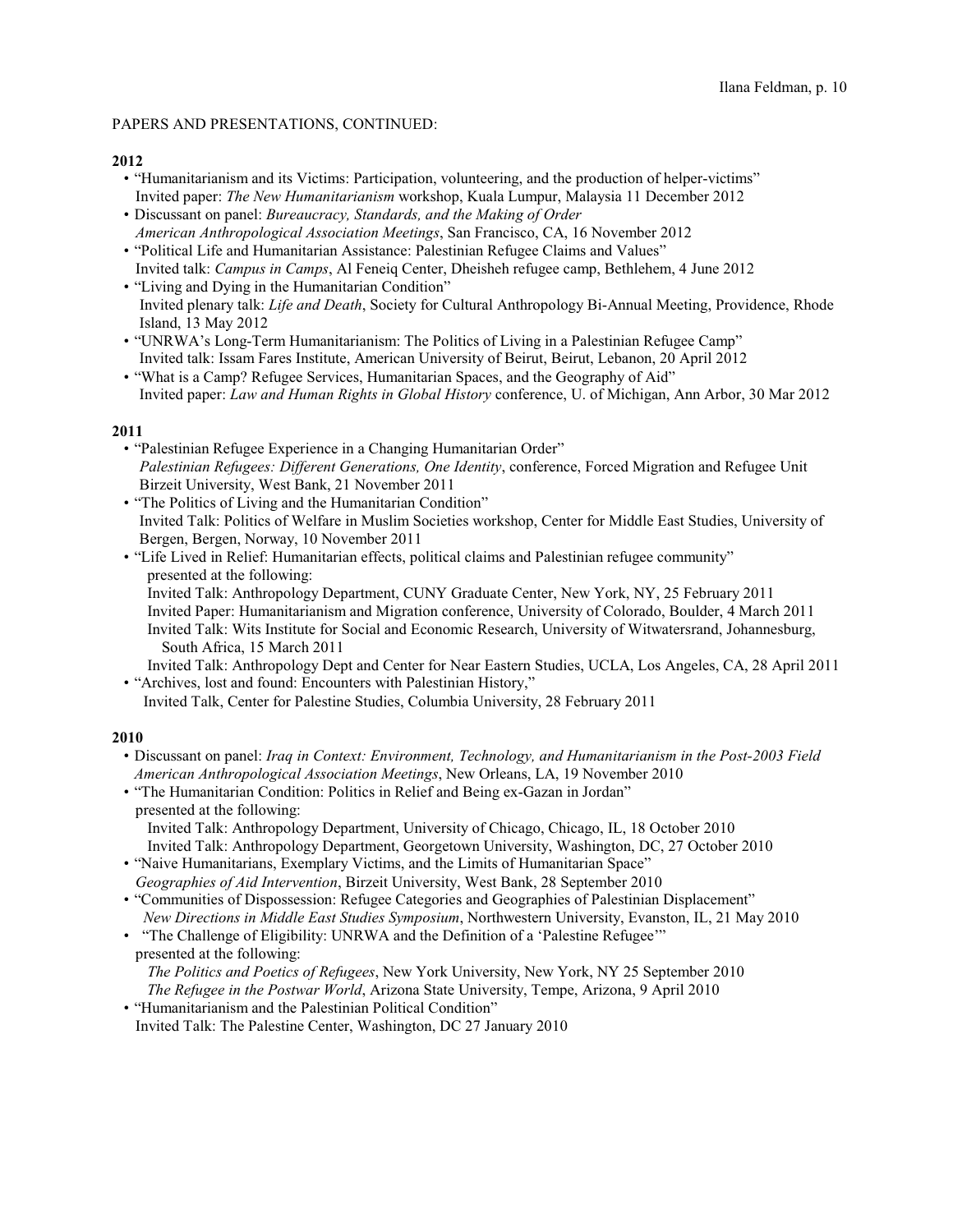# TEACHING AND MENTORSHIP

#### **Courses Taught:**

*Undergraduate*: Anthropology of the Middle East Anthropology of Human Rights Contemporary Civilization (Columbia) Government and Humanity (Columbia)

#### *Graduate*:

 Proseminar in Sociocultural Anthropology Anthropology of Security Anthropology of Intervention: Development, Human Rights, Humanitarianism Anthropology of Citizenship and Displacement: Belonging and Exclusion in the Middle East Anthropology of State and Government in the Middle East

# **PhD Committees:**

*Chair*:

Chloe Ahmann, "Cumulative Effects: Reckoning Risk on Baltimore's Toxic Periphery," Anthropology, GW (co-chair). PhD awarded 2018.

Robert Hildebrandt, Gender, Labor and Palestinian Citizens of Israel, Anthropology, GW

Dana Burton, "Contamination: Microbial Encounters in NASA's Search for Life," Anthropology, GW

Matthew DeMaio, Palestinians displace from Syria to Lebanon, Anthropology, GW

Emma Backe, "The ART of Survival: Psychosocial Care in South Africa's Feminized HIV Epidemic," GW

# *Member:*

Raquel Machaqueiro, "The Social Life of REDD and the New Carbon-Based Transnational Governance in Brazil and Mozambique," Anthro, GW, 2019

Gorkem Adeymir, "Displacement and States of Ambivalence in Abkhazia-Georgia Borderland," Anthro, GW Sarah Richardson, "Families Fighting State Terror in Early Post-Conflict Colombia," Anthro, GW Shweta Khrishnan, "Religious Revival and the Politics of Erosion in Majuli, Assam," Anthro, GW

Ferhan Guloglu, "(Re)configuring the Natural: Ethics, Politics, and Religion in the Demedicalization of Childbirth in Turkey,"Anthropology, GW

Scott Ross, "The Early Warning Radio: Humanitarian Infrastructures and Networks of Protection in the Democratic Republic of the Congo," Anthropology, GW

Evy Vourlides,"Working Through Crisis: Labor and Repair for the Young and Unemployed in Greece," Anthro, GW

Kitana Ananda, "Politics After a Ceasefire: Suffering, Protest and Belonging in Sri Lanka's Tamil Diaspora" Anthropology Department, Columbia University, PhD awarded 2015

May Farah, "Home Versus Shelter: Place, Media, and Identity Among Lebanon's Palestinian Refugees," Culture and Communication Department, New York University, PhD awarded 2011

# *Examiner*:

Devin Proctor, "On Being Non-Human: Otherkin Identification and Virtual Space", Anthropology, GW, 2019 Chiara Pilotto, "At the Border of Friendship: work, morality and survival in a colonial Israeli-Palestinian Space,"

 Anthropology, Università degli Studi di Milano Bicocca and École des Hautes Études en Sciences Sociales, 2016 Estelle Carpi, "Adhocratic Humanitarianism and Ageing Emergencies in Lebanon, Sociology and Social Policy,

University of Sydney, Australia, 2014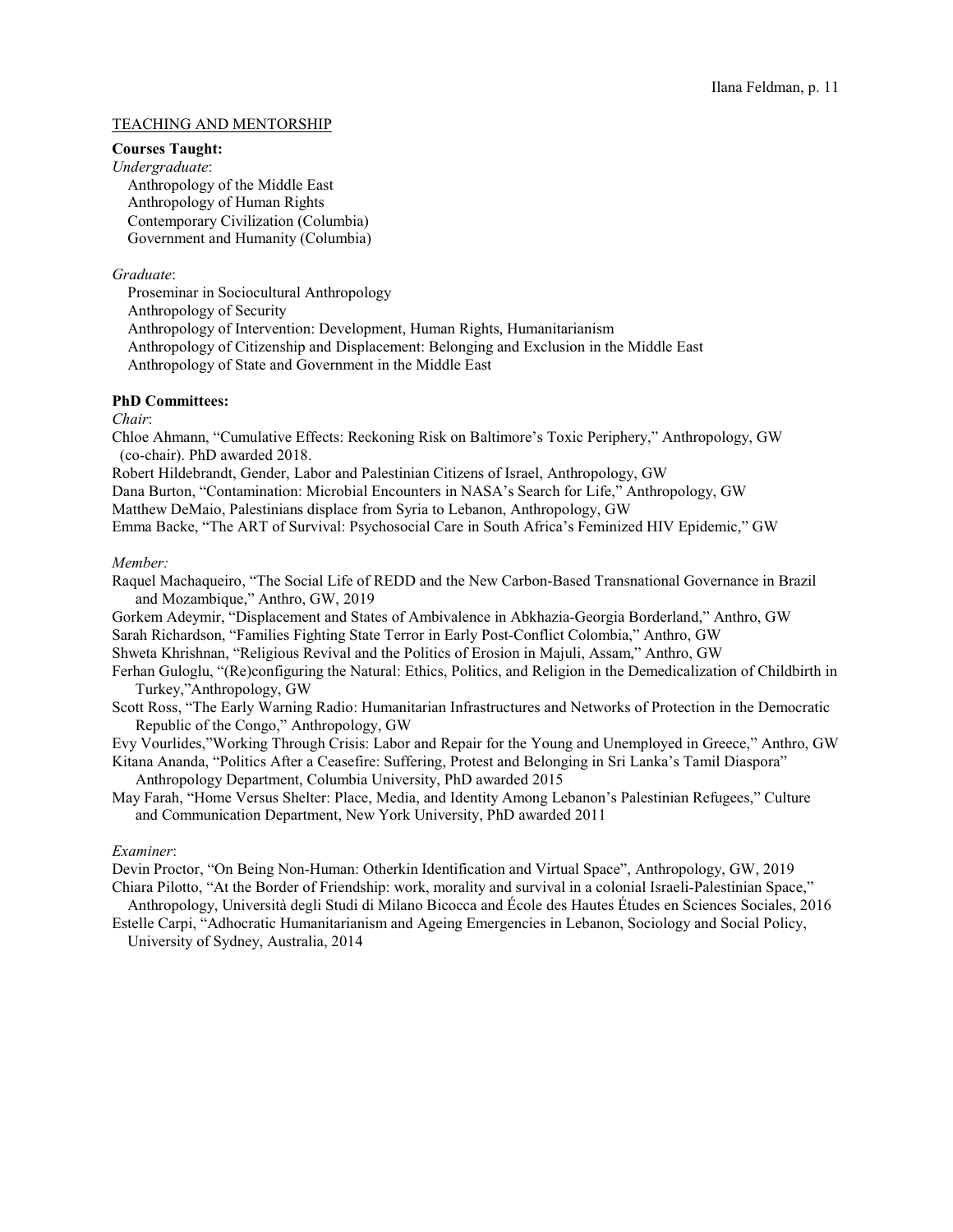## RESEARCH EXPERIENCE

# **Archival research:**

*Gaza*: Palestinian Authority Ministries of Housing, *Awqaf*, Pensions; Gaza City Council; 'Omari Mosque Library *Jerusalem*: Israel State Archives; Jewish National Library

*Cairo, Egypt*: *Dar Al-Wathâ'iq* (National Archives); *Dar Al-Kutub* (National Library)

*United States:* United Nations Archives; American Friends Service Committee Archives; New York Public Library; Library of Congress; National Archives and Records Administration (NARA)

*London*: National Archives (PRO)

*Amman, Jordan*: United Nations Relief and Works Agency for Palestine Refugees [UNRWA] Archives

*Beirut, Lebanon*: Institute for Palestine Studies

*Geneva, Switzerland*: International Federation of Red Cross Societies (IFRC) Archives; International Committee of the Red Cross (ICRC) Archives; United Nations High Commissioner for Refugees (UNHCR) Archives: World Council of Churches (WCC) Archives

# **Ethnographic fieldwork:**

*West Bank*: Ethnographic research with Palestinian refugees in Dheisheh and other refugee camps and with humanitarian organizations working in the camps.  $2012 - 2014$  (5 months of fieldwork)

- *Lebanon*: Ethnographic research with Palestinian refugees in Burj Al Barajneh camp and with humanitarian organizations working in the camp. 2011– 2012 (5 months of fieldwork)
- *Jordan*: Ethnographic research with Palestinian refugees in Wihdat and Jerash camps and humanitarian organizations that provide assistance to them. 2008 – 2011 (8 months of fieldwork)
- *Gaza*: Ethnographic research on bureaucracy and government during the British Mandate and Egyptian Administration. 1998, 1999.

*West Bank and Gaza*: Preliminary research on Gaza's civil service. Summer 1996.

*West Bank and Gaza*: Research on gendered discourse in the first *intifada*. Summer 1993.

*West Bank and Gaza*: Research on the Palestinian women's movement. Summer 1990.

# SELECTED SERVICE TO THE PROFESSION

# **Editorial activities:**

Co-editor, "Police/Worlds: Studies in Security, Crime, and Governance," Cornell University Press, 2017- Editorial board, *Mashriq & Mahjar: Journal of Middle East and North African Migration Studies*, 2017- Editorial board, *Public Anthropologist*, 2017- Editorial committee, *Middle East Report*, 2017- Editorial board, *PoLAR: Political and Legal Anthropology Review*, 2015-2018 Editorial board, *Anthropological Quarterly,* 2014- Book review editor, *International Journal of Middle East Studies* (IJMES), 2013-14

#### **Professional societies:**

Member, Board of Directors, Middle East Studies Association (MESA), 2017- Chair, membership committee, MESA, 2018- Vice-President, Board of Directors, Palestinian American Research Center (PARC), 2017- Member, Program committee, MESA, 2017 Member, Board of Directors, PARC, 2015-2017 President, Middle East Section, American Anthropological Association (AAA), 2015-17 Chair, Student paper prize committee, Middle East Section, AAA, 2014 President-elect, Middle East Section, AAA, 2013-14 Member, Distinguished service award committee, Middle East Section, AAA, 2013 Member, Malcolm H. Kerr Dissertation Award in Social Sciences Committee, MESA, 2012 Co-chair, Committee for Human Rights, AAA, 2010-12 Chair, Fellowship Committee, PARC, 2011 Member, Gregory Bateson Book Prize Committee, Society for Cultural Anthropology, 2010 Member, Committee for Human Rights, AAA, 2009-12 Member, Board of Directors, Middle East Section, AAA, 2009-12 Member, Annual Meeting Program Committee, Middle East Section, AAA, 2009 Member, Nominating Committee, MESA, 2007